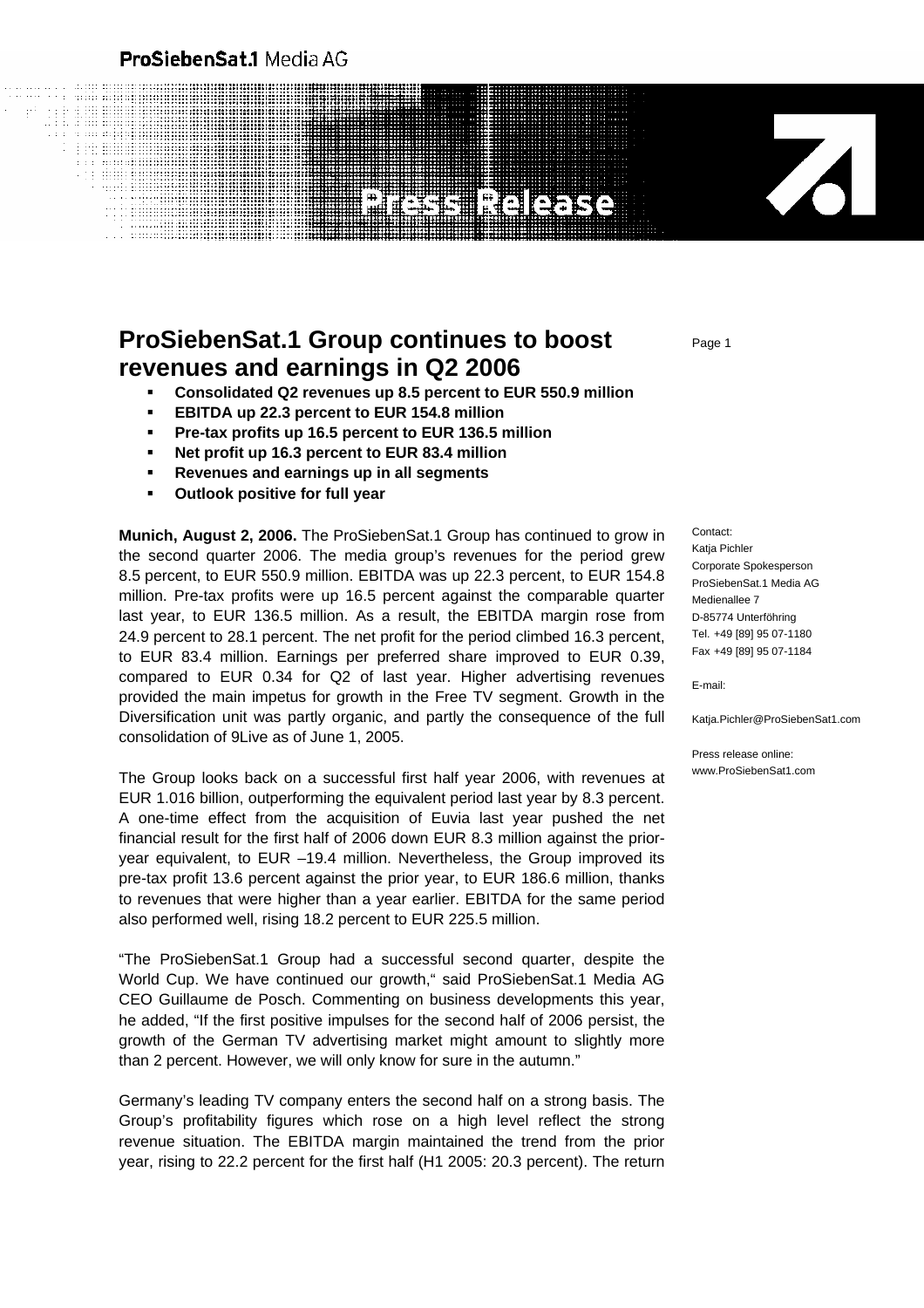$\overline{\mathbf{A}}$ 

on revenues grew to 18.4 percent (H1 2005: 17.5 percent). The consolidated  $P_{\text{aq}}$   $\geq$  of 5 net profit rose 13.9 percent to EUR 114.2 million. The resulting earnings per preferred share are EUR 0.53, following on EUR 0.47 for the first half of 2005.

#### **Operating profits up despite slight increase in costs**

Although the Group's total costs were up and other operating income was down, the operating profit was up 17.4 percent for the first half, to EUR 206.0 million. The quarter-on-quarter comparison is even better: high revenues and an optimized cost structure helped operating earnings to climb 22.6 percent in the second quarter, to EUR 144.9 million.

The ProSiebenSat.1 Group's operating costs rose moderately for the second quarter. The increase in total costs for the quarter, by 4.1 percent, to EUR 408.7 million, resulted almost entirely from the consolidation of 9Live. Another contributor was a slight increase in the consumption of programming assets. These effects appear in the cost structure for the entire first half. For this period, total operating costs came to EUR 815.7 million, up 6.0 percent against the comparable period last year.

#### **Growth in the core business: Free TV**

In the segment Free TV, total revenues for the second quarter rose as much as 6.7 percent, to EUR 510.5 million. The quarter-on-quarter increase in external revenues for Q2 was 6.2 percent, from EUR 467.1 million to EUR 495.9 million. Most of the revenue increase came from advertising, where revenues for April and May in particular were up from the prior-year figures. For the first half, television generated total revenues of EUR 935.6 million, compared to EUR 890.9 million a year earlier – a gain of 5.0 percent. External revenues were up 4.6 percent on the half, from EUR 870.1 million to EUR 909.9 million.

Operating profits and EBITDA also performed well for the first half and the second quarter – the second quarter was particularly good. Second-quarter operating profits grew 20.9 percent to EUR 132.8 million, while EBITDA climbed 20.4 percent to EUR 139.8 million. The operating profit for the first half of 2006 rose 11.8 percent, from EUR 163.1 million to EUR 182.3 million. EBITDA for the half grew 11.5 percent against the first half of last year, from EUR 175.6 million to EUR 195.8 million.

As expected, the soccer World Cup in June caused a decline in audience share among the key demographic. Nevertheless, for the full half year the family of stations held its share of the 14-to-49 audience at a high 29.2 percent (H1 2005: 30.5 percent).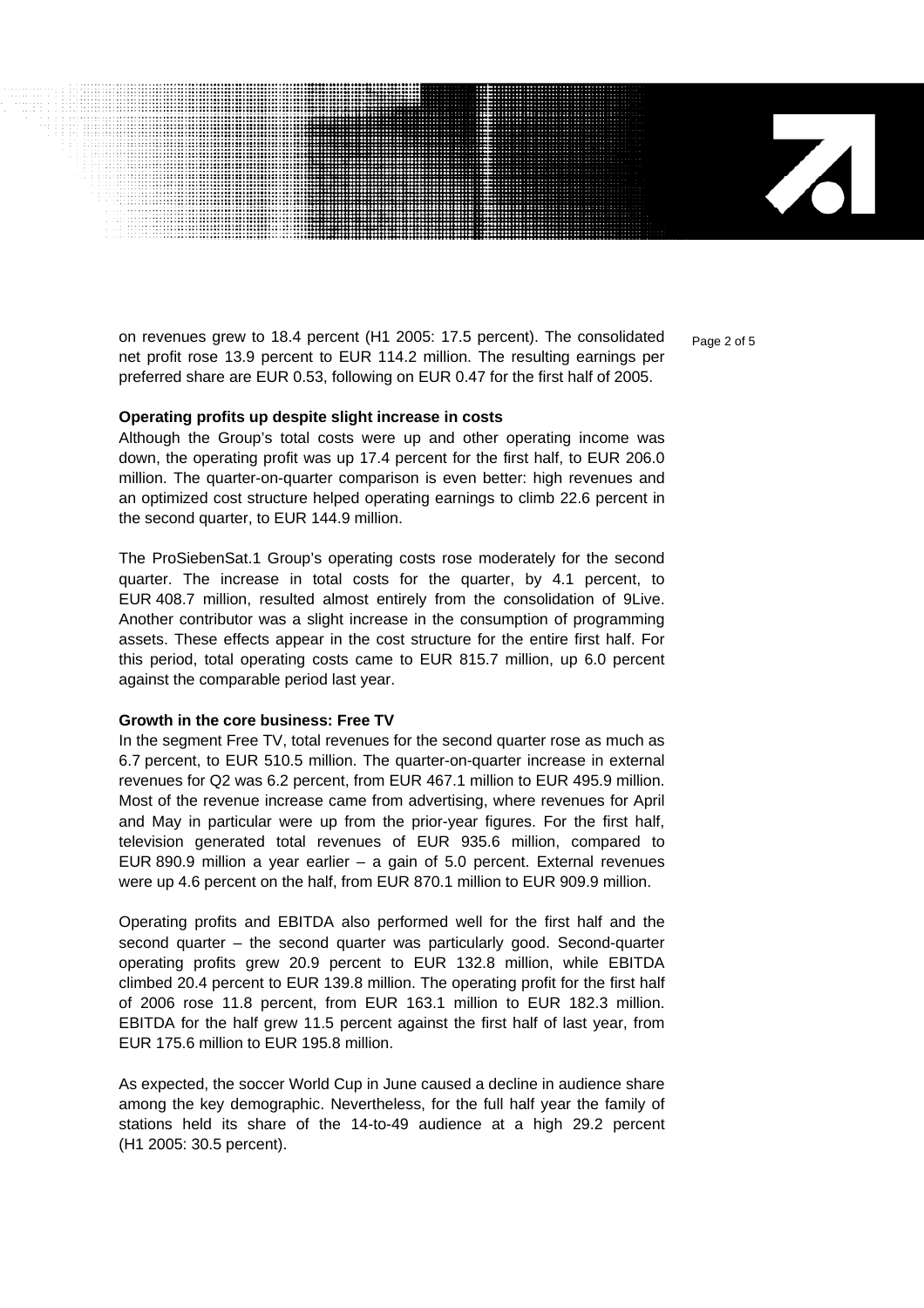#### **Sat.1: Remaining on successful track Page 3 of 5 Page 3 of 5**

Sat.1 remained on its successful track, increasing both revenues and profitability still further. The station improved revenues in the second quarter 2006 by 10.8 percent to EUR 231.1 million. Pre-tax profits rose by 50 percent to EUR 65.1 million. EBITDA grew by 47 percent to EUR 64.4 million.

First-half revenues rose to EUR 425.2 million, up 7.5 percent against the prioryear figure. Pre-tax profits and EBITDA were up even more sharply. Pre-tax profit gained 55.6 percent, to reach EUR 97.9 million. EBITDA climbed 50.5 percent to EUR 98.0 million, following EUR 65.1 million in the first half of 2005.

#### **ProSieben: Improved performance is beginning to have positive impact**

At, ProSieben, a quarter-on-quarter comparison shows that the improved performance this year is beginning to have a positive impact on revenues. The station booked revenues of EUR 192.0 million for the second quarter, compared to EUR 192.3 million a year earlier. But earnings for April through June of this year were still below the prior-year equivalents.

For the first half, revenues at ProSieben were down 9.5 percent, from EUR 384.7 million to EUR 348.1 million, mostly as a result of a EUR 28.1 million decline in internal sales of programming assets, to EUR 11.8 million. The decrease is also a consequence of last year's weaker ratings, which are showing their impact still this year. The pre-tax profit was EUR 58.8 million, 30.7 percent below last year's level. The decline in revenues for the first half also pulled EBITDA down, by 30.3 percent to EUR 58.6 million.

#### **kabel eins: Increase of revenue and profit**

Second quarter revenues at kabel eins were up 19,6 percent to 66.6 EUR million. Pretax profits rose by 48,9 percent to EUR 20.1 million, the EBITDA by 52,2 percent to EUR 20.4 million. In the first half, revenues gained 16.8 percent to EUR 122.4 million. Pre-tax profit for the first half was EUR 31.6 million, 42.3 percent above the comparable period last year. EBITDA grew 45.2 percent, to EUR 31.8 million.

#### **N24: Substantial improvement of profitability**

Revenues and profitability were also up substantially at N24 for the first half, and especially for the second quarter. Compared to EUR 20.0 million for the second quarter of last year, the station brought in revenues of EUR 22.5 million from April to June of this year – a 12.5 percent gain. Pre-tax profit for the second quarter was up 133.3 percent against the equivalent period last year, to EUR 2.8 million. EBITDA for the same period was up 114.3 percent, to

 $\mathbf{Z}$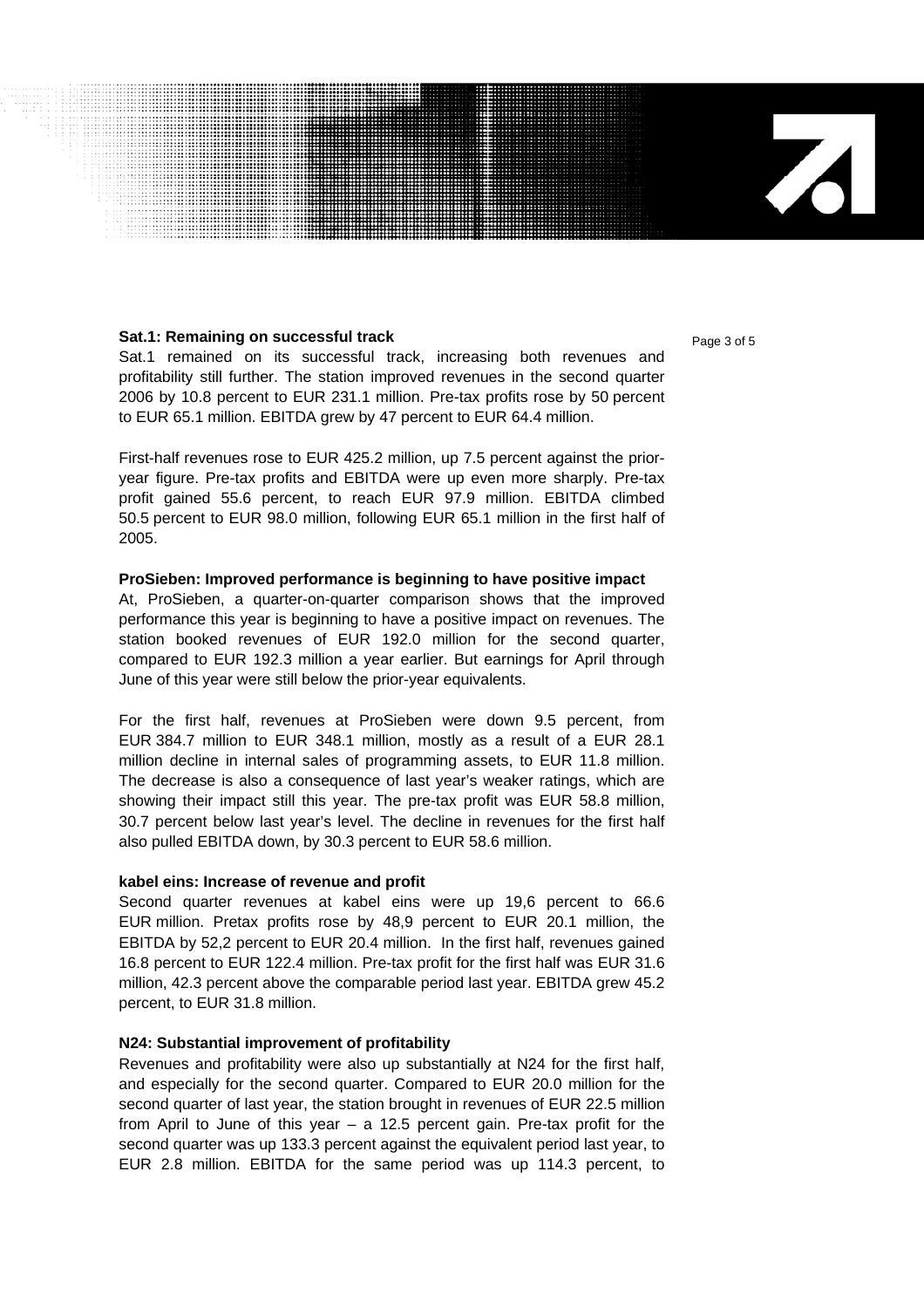EUR 3.0 million. In the first half, revenues climbed by 7,3 percent to EUR 42.8  $P_{\text{Bore 4 of 5}}$ million. Pre-tax profits improved by 27 percent to 4.7 million, EBITDA by 22 percent to EUR 5.0 million.

 $\mathbf{Z}$ 

#### **Diversification, a growth field**

The Diversification unit contributed a total of EUR 106.2 million in external revenues to the Group figure. Quiz station 9Live played a major role here.

9Live is the revenue engine for the Transaction TV segment. It brought in EUR 48.1 million in revenues to the Group as a whole for the first half. In the first half of 2005, the station was fully consolidated only for the month of June. Its contribution to revenues for June 2005 was EUR 8.2 million. In all, in the second quarter the Transaction TV segment generated total revenues of EUR 22.7 million, up 170 percent. EBITDA rose by 156.5 percent to EUR 5.9 million. In the first half, the segment reported total revenues of EUR 48.9 million; the figure for June 2005 was EUR 8.4 million. The segment's operating profits for the first half were EUR 10.4 million (June 2005: EUR 1.2 million), and EBITDA was EUR 14.7 million (June 2005: EUR 2.3 million).

The Other Diversification segment contributed EUR 58.1 million in external revenues to the Group for the first half, compared to EUR 59.4 million for the first half of 2005. This is equivalent to a moderate decrease of 2.2 percent, most of which resulted from a reallocation of revenues to 9Live within the Diversification unit as a whole, because of the station's consolidation as of June 2005. The change was already evident in the first quarter of 2006. The segment booked total revenues of EUR 38.2 million for the second quarter, following on EUR 33.6 million for the same period of 2005. The contribution to Group revenues for the period came to EUR 32.7 million, up from the prior year's equivalent of EUR 32.5 million. Important revenue drivers in the Other Diversification segment during the period were again the established multimedia operations at SevenOne Intermedia and the licensing business at Merchandising Media.

#### **Outlook**

Based on present knowledge, the ProSiebenSat.1 Group assumes that net spending on television advertising will grow by about two percent this year. That would mean the TV advertising market would perform about the same as the German economy is expected to do as a whole. Developments in the second half of July and in August suggest that business conditions in the TV advertising industry are picking up again, after the pause for the World Cup. If that trend continues, the German TV advertising market could still have further